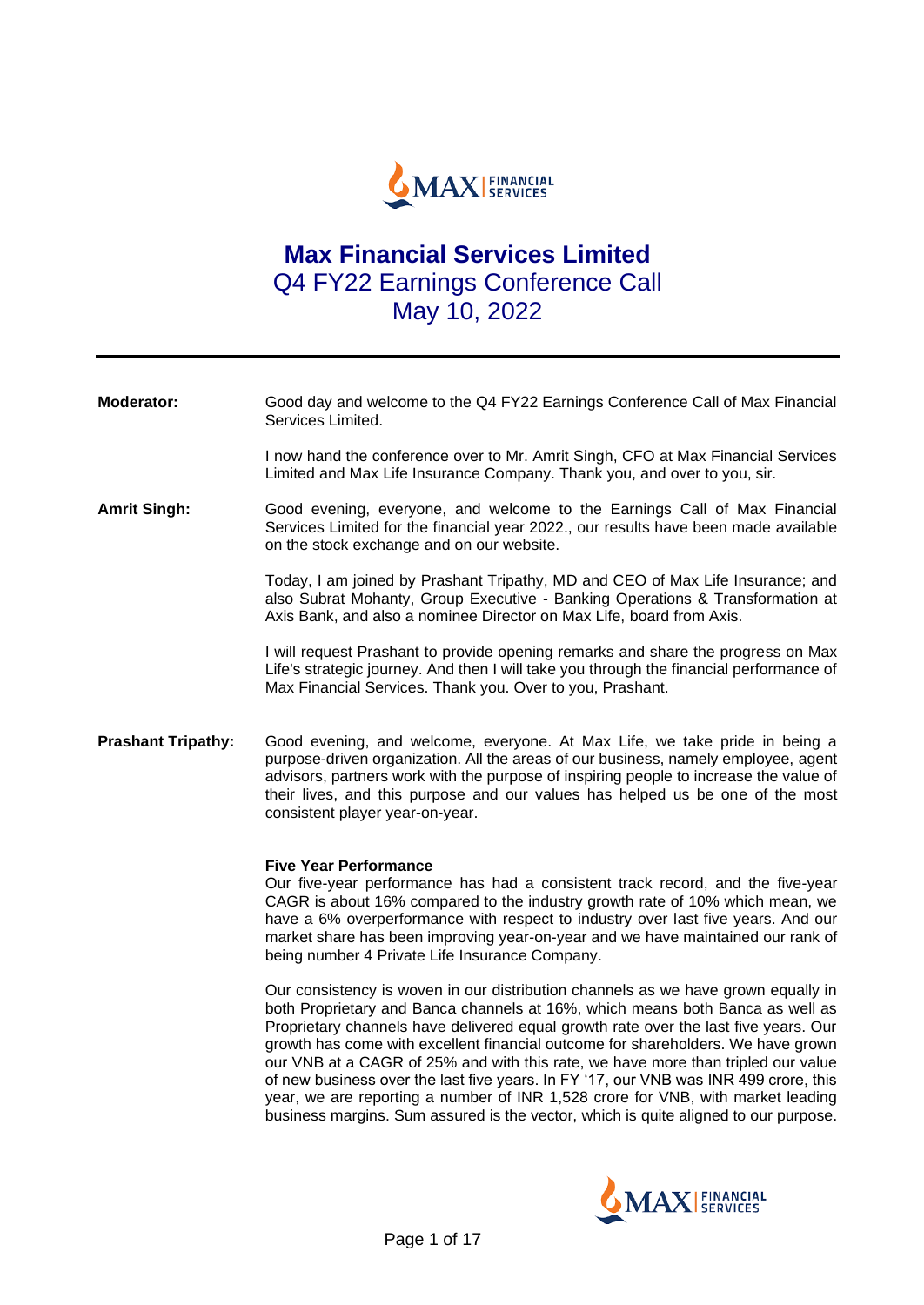I am very happy to share that we have grown our new business sum assured at 20% CAGR over last five years and we ranked number 3 in the private industry basis new business sum assured in FY '22.

#### **2-Year COVID Experience**

Last two years were very different as well difficult because of COVID. As you are aware, there was a big impact, not just on people at large, but also on businesses. And this period actually tested the resilience of the life insurance industry and acted as a litmus test of a company's commitment towards its stakeholders. At Max Life, we were not untouched by the severity of pandemic. The pandemic had profound impact on the lives of many of our employees, agent advisors and their family. Though, we did not leave any stone unturned in driving 100% vaccination for them, we still encountered the loss of a few of our colleagues. While our heart goes out for their families, I am proud to say that Max Life Insurance successfully weathered this storm by honoring the commitment of paying claims to our policyholders to ease the financial burden their families would have gone through.

We clocked, an industry best claims rate ratio of 99.35% in FY '21. We have settled 85,973 death claims in the last two years. Also, while fulfilling our commitment to our policyholders, we did not compromise on robustness of financial outcomes for our shareholders returns. On a two-year basis, we have grown 16% whereas the industry could grow only 9%. Protection business, retail and group included, grew at CAGR of 18%, value of new business grew a massive 31% CAGR over last two years and maintained a healthy RoEV of 18.5% in FY'21 and 19.2% in FY '22. This has been possible only because of the relentless effort of our employees, agents advisors and partners who are passionately driven by the purpose of our organization.

## **Looking ahead**

We believe that overall economy is not out of woods yet, and there are still uncertain times given the geopolitical situation and consequent implications on inflation and consumer demand. Further, we continue to be watchful for potential COVID waves, though we believe that the severity is going to be significantly limited. While we are watching the emerging situation very closely, life insurance segments of Retirement, Health and Protection space continue to offer great opportunities. Overall for Max Life, we remain optimistic and confident about our future, and I would like to talk about the key initiatives of the business for Q4 as well as FY '22.

## **Predictable & Sustainable growth by building distribution**

In terms of our overall distribution build-up, for the first half of the year, of course, there was a deep impact of wave two as you may recall, however, our continued focus on building proprietary channels have yielded strong results in H2, and for second half of the year, we grew 19% as against only 8% in the first half.

# *Online Proprietary*

Our online proprietary business did really well. In last five years, e-commerce grew 6 times and the number of policies sold through online increased from 8% to 21%. We continue to be the leaders in online protection sales and this year we entered savings market as well, and thus the channel grew by 58%. Our success in online segment is driven by our SEO's leadership position, which is best in class, as well as our strong conversion ratios, innovative practices, seamless integration with our partners and our analytics engine.

We are passionately working towards becoming the ecosystem partner of choice. We signed up a partnership with 10 new fintech companies during the year, such as PhonePe, Scripbox, InsuranceDekho, Ditto Insurance, RenewBuy, etc., and also

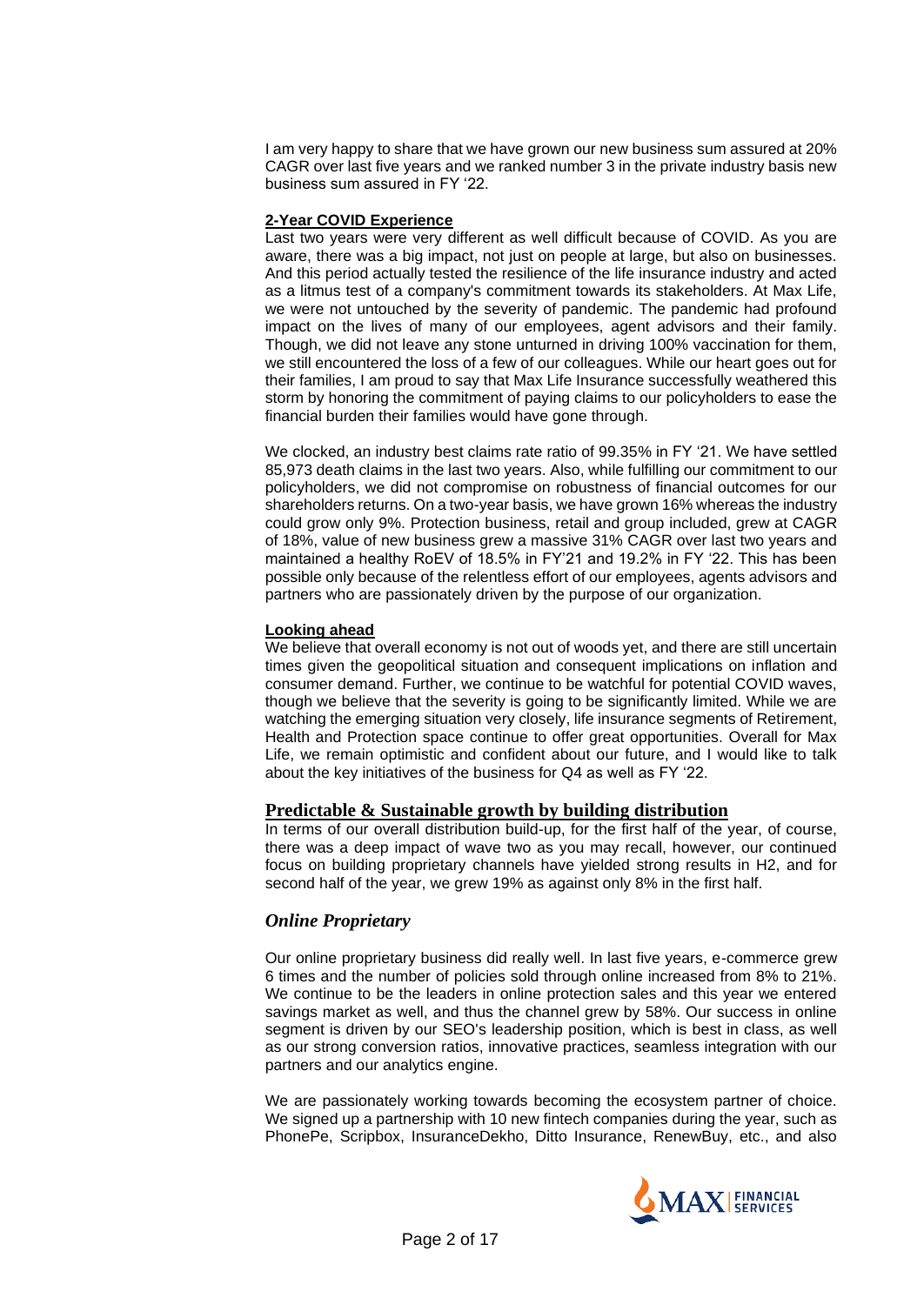have worked with some partners to co-create disruptive proposition. Our vision is to continue our dominance in Protection and scale up savings in coming time through our product innovations, new funds and best-in-class issuance.

## *Offline Proprietary channels*

A joint force of agency and direct sales, offline proprietary channels focus on building scale and profitability driven by balanced product mix, which is a source of strong profitability for our offline proprietary channels.

Within, Agency our focus continues towards building top advisors and variabilizing Agency for recruitment volume. Our number of top agents is greater than INR 10 lakh annual business grew by 16% and we increased our MDRT count this year over last year by about 100%. We have also launched Life Advisor value proposition with simplified and strengthened proposition, which should help us further attract more top agents. Being the pioneers in the industry, we have maintained our leadership position with more than 300 active IMF partners and we have doubled our sales through this channel in FY '22. At the same time, the focus on variable agency continues and our variable agency contribution has moved up from 36% to 39% yearon-year in FY '22. Overall agent recruitment also grew by 26% in FY '22. The real testament of these models and initiatives line how these initiatives are leading to better financial outcomes. I am happy to report that in FY '22, we have witnessed remarkable growth in VNB coming from these channels.

## *Banca and other Partnerships*

On our partnership, Axis Bank has grown over 18% over the last five years and grew 15% in FY '22. In the last quarter, the growth was a bit lower predominantly because the high base of the previous year and of course, January was impacted because of the Omicron virus. However, on a two-year CAGR basis, Axis has grown with a handsome 23%. We are deeply integrated with both our large Banca partners' tech -platform, we have interconnected CRM marketplace, new insurance systems who have joined the narrative, and we continue to work with the bank to drive and improve penetration through investment towards distribution, engagement models and overall enhance integration for policy issuance.

## **Product innovation to drive margins**

Product innovation was a big drive for last year, and our focus is definitely towards re-defining cutting-edge product innovations to achieve our aspiration. We added many new offerings to our fleet in FY '22. The key highlights were as follows. Within PAR, we've strengthened our PAR proposition with a product called like Max Life Smart Wealth Income Plan. It's not only helped the segment to grow by 22% but also strengthened margin in FY '22. Our non-PAR was bolstered by introduction of new variants focusing mainly on long-term income, and within ULIP, just about a week ago, we have launched a new ULIP design called, Flexi Wealth Advantage Plan with industry best features of auto debit boosters, which we believe will help us in driving persistency, five-pay whole life variant and return of all charges. This product is expected to fortify our market linked, cross offerings and it also comes with a new ESG compliant policy.

## **Segments of choice**

## **1. Annuity and retirement**

In addition to the regular product within savings and ULIP, there is a lot of focus towards building Annuity and Retirement segment, our focus on Annuity is yielding

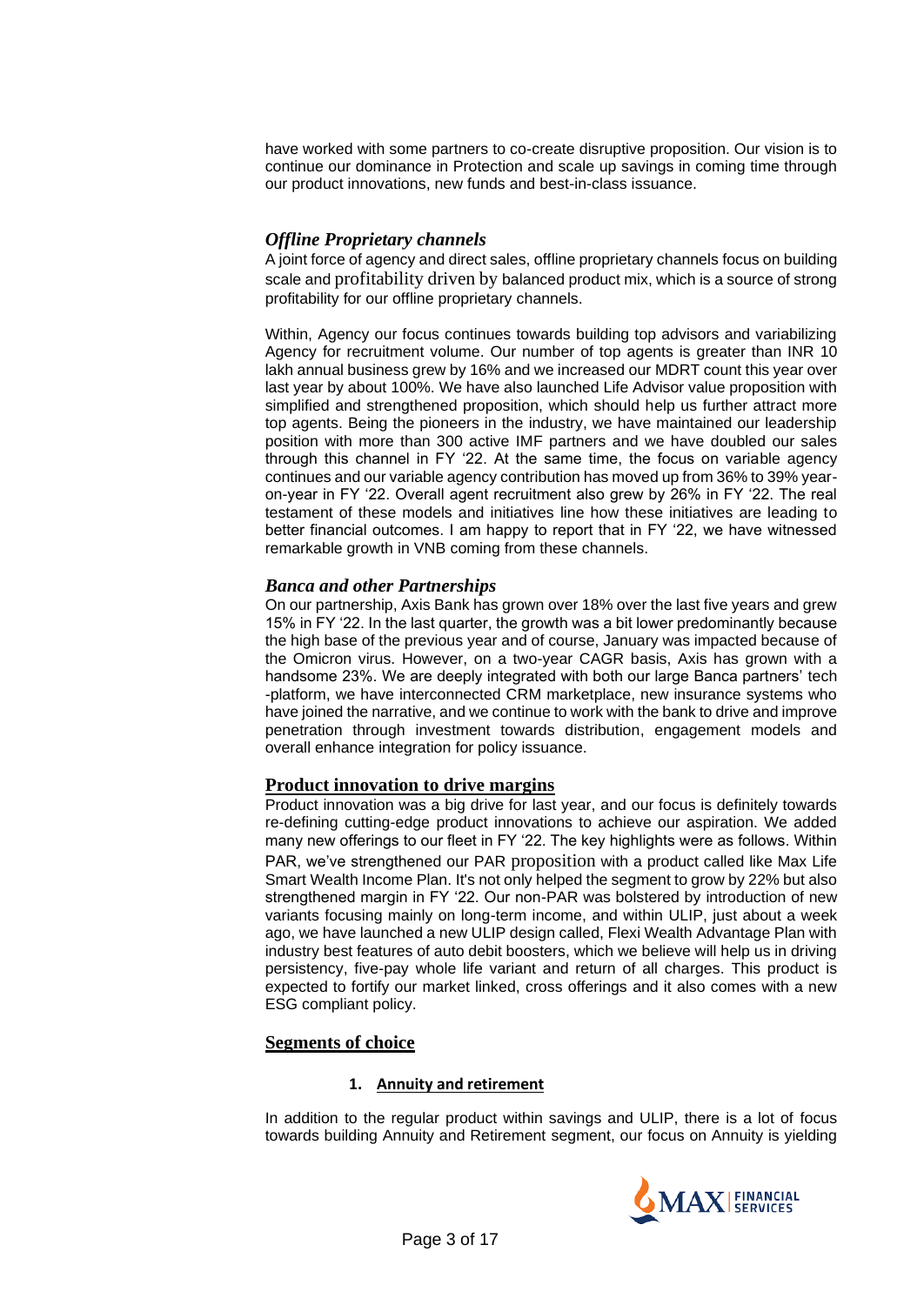exceptional results with about 65% growth in Annuity business in FY '22 with the objective of attaining leadership in Retirement, we launched Smart Guaranteed Pension Plan and augmented our NPS ecosystem with offering across the spectrum of customer needs. We have received certification for registration of Max Life Pension Fund Management Company, a wholly owned subsidiary of Max Life. We are thankful to MCA and PFRDA for their speedy approvals, and we are in the process of putting it all together so that we are ready to start our operations beginning Q2 of FY '23.

## **2. Protection & wellness:**

Within Protection & Wellness space, FY '22 definitely was a challenging year, especially towards retail protection due to reasons that we have been updating you on, predominantly because of supply side constraints owing to COVID-19. Now, those constraints are slowly going away and those related changes seem to be getting completed. We ended the year with an absolute retail protection of about INR 419 crore, which was a de-growth of 12% year-on-year. It was a more tactical item because of COVID. I would like to highlight that in the last quarter, we did manage to grow our retail protection. So a large part of de-growth was until the third quarter led by issues generated by the COVID. But we remain committed to this line of business. This was of course one of the big four initiatives that we are trying within our organization for long-term success and scale-up, and the intent is to make sure that we continue to grow our Protection element.

We also launched a differentiated term plan with industry-first special features like special exit value, premium holiday options and with many such first initiatives, we have grown our retail protection more than 4 times in last five years. We have launched Critical Illness and Disability Rider, which is our play in the health space to tap the opportunity Health & Wellness. We are very happy to see the growth that's the take-up work rider attachment has gone up, and we have seen a massive 64% rider attachment in Q4 of FY '22, significantly higher than the previous year.

## **Customer obsession across the value chain**

On some of the customer measures, we remain focused, customer satisfaction and customer obsession are extremely important to our organization. In FY '22, our 13th month persistency of regular premium products went up by about 120 basis points to 84.8, and the 61st month persistency stood at 50.2, which is year-on-year growth of about 90 basis points. Max Life Insurance also tracked performance on customer experience through Net Promoter Scores (NPS), and during FY '22, we witnessed a 5-point increase from 44 to 49, which is 11% growth on the NPS scores.

## **Digitization for efficiency and intelligence**

As we have shared and we actually held a special session about digitization our efforts towards efficiency intelligence, it's been a key priority item for our organization and absolute necessity to stay competitive. Our play in the e-commerce space actually requires us to really build the capabilities in digital space very differently. Our vision is to be a company that focuses on world-class customer experience through frictionless onboarding, seamless customer service and proactive management of risks in a digital setup that is contemporary, secure and inspirational for millennial workforce. In FY '22, we have implemented various initiatives to achieve this vision, namely 46% of our infrastructure is now moved onto cloud.

We launched mSmart, a sales governance tool for agency that has been well received with 87% adoption within agency workforce, onboarding is made frictionless with new ways of cloud native and intelligent underwriting systems and integration with Banca marketplaces. We have also revamped customer communication by

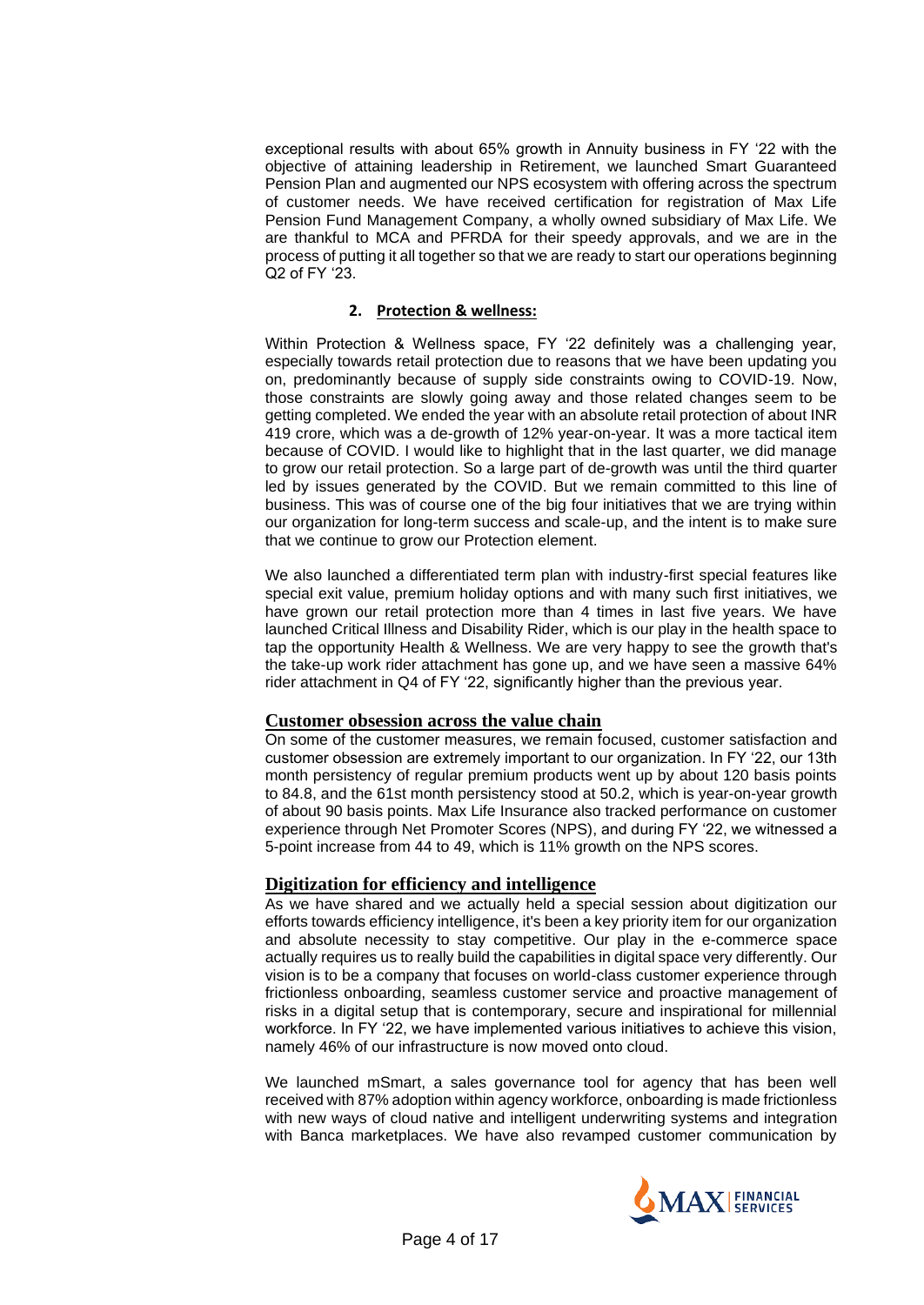providing omni-channel customer service experience. We are now addressing more than 1 lakh customer queries through bots every month. We upgraded two large enterprise systems. The first one being an HRMS or HR system on SAP success factors, which just got launched to support recruitment, onboarding, training, performance management, succession planning, leave, attendance, payroll etc. So it covers all the elements of employees. The other one is we upgraded our investment system onto SAP platform because our AUM has gone past INR 1 lakh crore, and we need a very robust platform.

We are leveraging digital and AI to augment employee experience, enhance top-line, optimize effort and proactively identify and manage risk. On new business front, we have built an award-winning solution called VOX Speech Analytics engine for customer insights, sentiment, call effectiveness, agent collaboration and identification of cross-sell initiatives. On purchase and issuance, we have built Risk Analytics engines to identify fraud at policy application phase, which has led to 100% real time risk prediction. On servicing side, analytics will deploy to predict consumers' propensity to pay, optimizing efforts on who to call, which has led to a 3x conversion rate in high propensity leads.

## **People**

People have continued to be the most important element of our business, and as we shared last year we were ranked amongst the top 50 workplaces, consecutively for the fifth year. In 2021, we ranked 18th Best Places to Work amongst the surveys conducted by India's Best Companies to Work For and in the Asia region, we were ranked 55th for the first time. This also resonates with the scores of our annual employee engagement survey in partnership with Willis Towers Watson which shares that our engagement score is 95% plus for the last three years.

## **ESG**

We have started to take great steps towards our commitment to ESG. We have bold aspirations to drive organization towards sustainability goals around four pillars, work ethically and sustainably, care for people and society, financial responsibility and green operations. We have a dedicated ESG management committee towards our ESG actions and initiatives. We have fully integrated ESG in our investment decision-making and have launched our first ULIP ESG fund in this quarter. We have also improved our gender diversity ratio from 23% to 25% in FY '22 and we have set a target of 30% by FY '25. Max Life has also been awarded the Excellence in Gender Diversity at the Fourth D&I Summit, an award by Transformance Forums. We have completed our carbon assessment in all offices and we have identified initiatives to achieve the target of carbon neutrality by FY '28.

I am sure all of you are eagerly waiting for our financial outcome. I am going to hand over to Amrit to talk about our financials.

Amrit Singh: Thanks, Prashant. At MFSL level on a consolidated basis, our revenue excluding investment income stands at INR 22,084 crore, a growth of 17% in FY '22. The consolidated pre-tax profit for MFSL for FY '22 is at INR 389 crore, lower than last year, primarily on account of reserves created for pandemic and certain one-offs that were recorded in the same period last year. Moving specifically to Max Life update, Max Life individual APE has grown 12% to INR 5,514 crore in FY '22. Renewal premiums grew by 19% to INR 14,509 crore, 13-month persistency as Prashant mentioned, improved by 120 basis points to 84.8 and 61-month persistency by 90 basis points to 50.2.

> The gross premium on overall basis has grown 18% to reach INR 22,414 crore. Product mix for financial year '22 remained largely stable and as per our desired mix

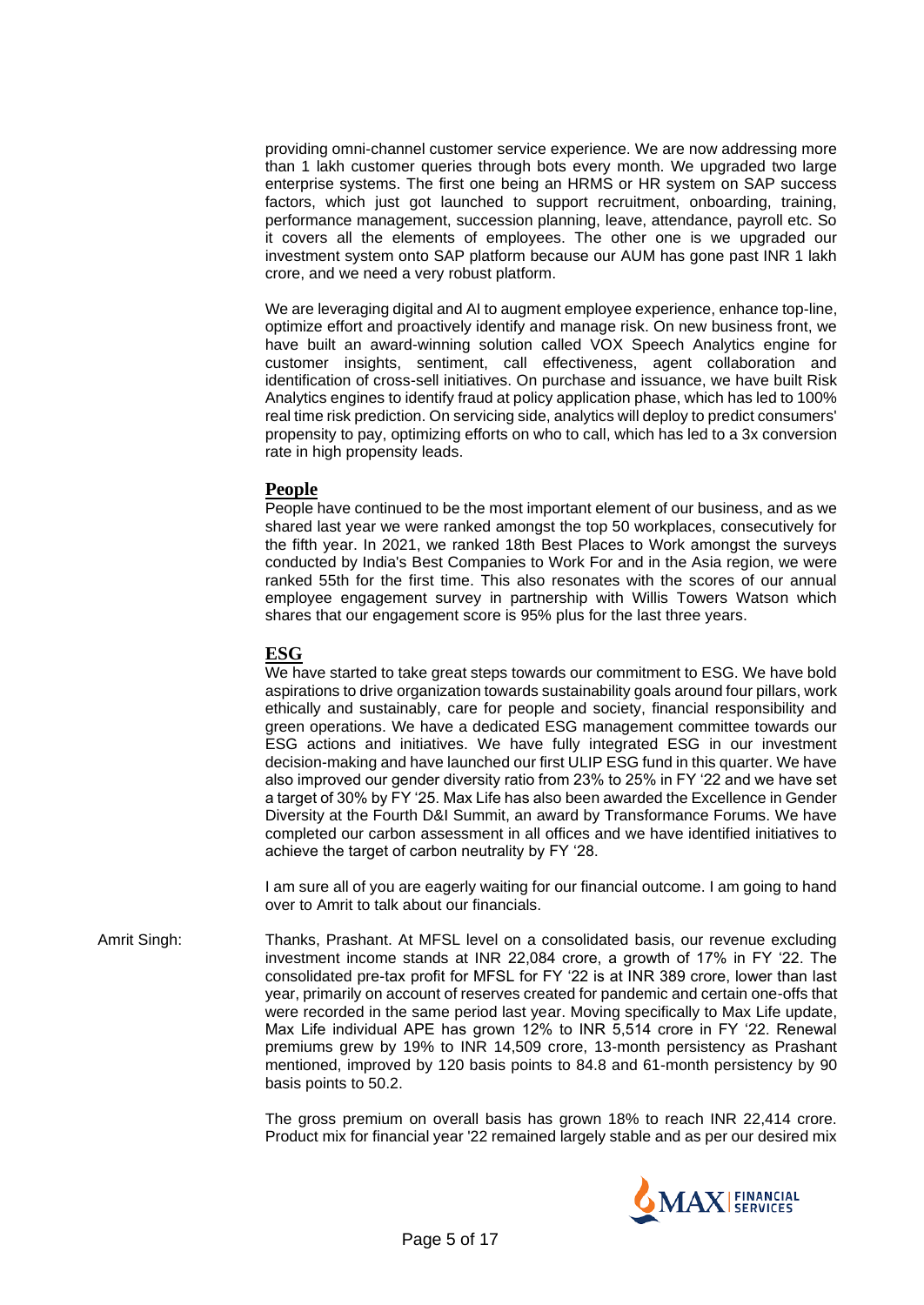with PAR at 20%, non-PAR saving at 29%, ULIP at 37% and protection at 14%. In the first nine months, we have experienced a slowdown in Protection business due to the supply side constraints. However, as the experienced started improving, we released some of the supply side constraints and our total protection business grew at 34% in Q4. Retail protection business arrested de-growth that was experienced in the first three quarters, and it grew by 4% in Q4. VNB is at INR 1,528 crore, a strong growth of 22% year-on-year due to both APE growth of 13% and improvement in new business margin from 25.2% to 27.4%. This improvement in margin is led by a combination of several factors including introduction of more profitable products variants and re-pricing decisions along with scale benefits.

Max Life MCEV is at INR 14,174 crore as at end of March'22, a growth of 19.8%. Operating RoEV is at 19.2%, which if we exclude one-off COVID impact, translates to 20.1% operating ROEV. The operating RoEV is driven largely by value of new business and unwind. We have experienced a negative operating variance of INR 277 crore, which includes COVID impact of INR 108 crore and rest is primarily due to strengthening of mortality assumptions. There is a non-operating variance of INR 64 crore, which is primarily because of positive economic variances experienced during the period.

In financial year '22, gross and net claims were INR 3,170 crore and INR 1,964 crore, respectively. We began the year with INR 500 crore of reserves earmarked to settle pandemic related claim. We took out impact of approximately INR 100 crore in our P&L during the year to settle the excess death claims. Even though severity of COVID-19 has declined as a prudent risk management framework adopted by the company, we are bolstering our overall pandemic reserve to a closing position of INR 500 crore in the balance sheet for any future pandemic like event.

Policyholder OPEX to GWP improved to 13.5% from 14.2% year-on-year. Absolute increase in OPEX was 11.7%. FY '22 profit before tax for, Max Life is INR 417 crore, a decline of 18% primarily due to COVID-related provisions. The profit after tax stands at INR 387 crore. Our solvency is comfortable at 201% and AUM has crossed INR 1 lakh crore mark closing at INR 107,510 crore as on March, '22.

Now we will be happy to take any questions. I will hand over the mic to the moderator to open the floor for Q&A.

#### **Questions and Answers**

**Moderator:** Thank you very much, sir. The first question is from the line of Avinash Singh from Emkay Global. Please go ahead.

**Avinash Singh:** Yes, hi, good evening. Great set of numbers. So couple of questions, firstly, on that INR 500 crore of pandemic reserve that you have decided to carry on book, just would like to understand, as and when how this reserve will be released if -- there is no pandemic hopefully, so by what time you will take the call and how this reserve will impact your accounting profitability your EV as well as the solvency capital? That's my question number one.

> And the second question would be a more to do with the VNB margin that exceeds the past nine months, so have you sort of changed in any kind of operating assumptions there in terms of the cost of efficiency, have you reviewed and that has led to this sort of a margin expansion? So these are my two questions. Thank you.

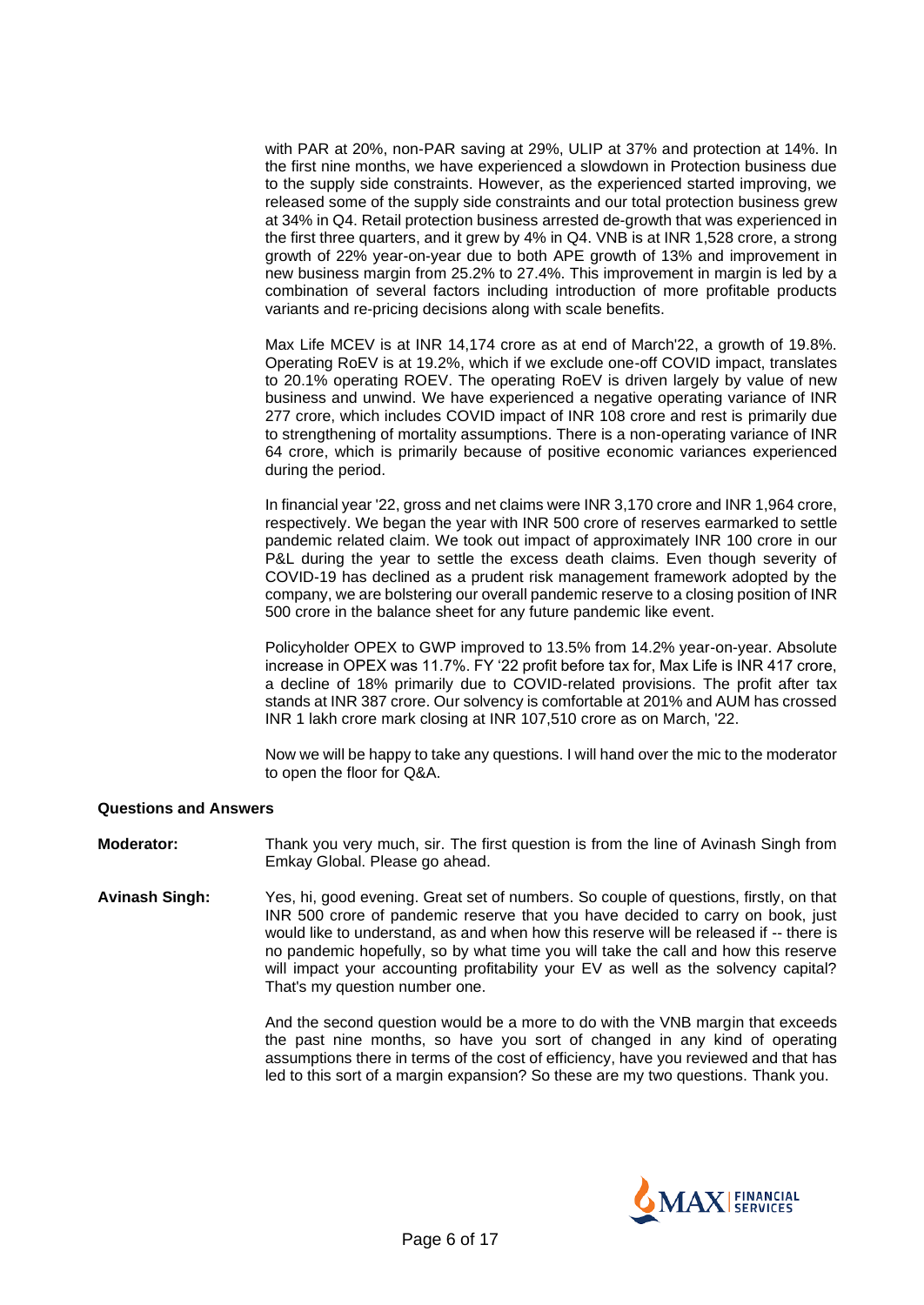| <b>Prashant Tripathy:</b> | Thank you, Avinash, thanks for complementing the set of results. On the INR 500<br>crore, I think it's a measure which is more conservative in nature. We believe that for<br>a business of our size, considering uncertainties especially driven by any pandemic<br>right now or in future, it is important to carry some provisions in the balance sheet so<br>that we are able to smoothen outcomes just in case we require to use them. It is a<br>position that the company has taken along with the appointed actuary to make sure<br>that we are keeping some buffer for bad times. I mean, let's put it that way.             |
|---------------------------|---------------------------------------------------------------------------------------------------------------------------------------------------------------------------------------------------------------------------------------------------------------------------------------------------------------------------------------------------------------------------------------------------------------------------------------------------------------------------------------------------------------------------------------------------------------------------------------------------------------------------------------|
|                           | Is it going to impact our embedded value? The answer is no. It is not going to impact<br>our embedded value. In terms of how we keep it or release it or going forward,<br>whether or not we build it, that we are in the process of creating a policy, basis which<br>we will handle that.                                                                                                                                                                                                                                                                                                                                           |
|                           | On your question of 27.4% margins, I think the assumptions are all consistent with<br>how we come up with. There are no big changes made in any of the assumptions.<br>They're quite consistent with how we think of it with our margin consideration impact.                                                                                                                                                                                                                                                                                                                                                                         |
| Moderator:                | Thank you. The next question is from the line of Madhukar Ladha from Elara Capital.<br>Please go ahead.                                                                                                                                                                                                                                                                                                                                                                                                                                                                                                                               |
| <b>Madhukar Ladha:</b>    | Hi, Good evening. First on the bank channel, I think you mentioned a 16% year-over-<br>year growth for the bank channel. Was that FY '22 or for the quarter?                                                                                                                                                                                                                                                                                                                                                                                                                                                                          |
| <b>Prashant Tripathy:</b> | We mentioned a 15% growth on bank channel from Axis Bank. Our overall bank<br>growth rate, including all the banks put together will be 12%                                                                                                                                                                                                                                                                                                                                                                                                                                                                                           |
| <b>Madhukar Ladha:</b>    | Right. And for the quarter what has Axis done?                                                                                                                                                                                                                                                                                                                                                                                                                                                                                                                                                                                        |
| <b>Prashant Tripathy:</b> | Yes, that's a very good question. Actually for this quarter, our growth was quite<br>muted. However, it has to be seen in conjunction with a very high base of last year.<br>As you may remember, Q4 of FY '21, the growth was 47% and hence -- of course,<br>the growth was a bit impacted also. There was this third wave of COVID, which had<br>a significantly detrimental on sales growth in the month of January where activities<br>actually came down. So for the first nine months, Axis Bank for Max Life Insurance<br>was growing at a very robust pace however, the growth actually came down to 15%<br>at the end of Q4. |
|                           | I will, request Subrat to add anything -- Subrat, do you have anything to add to this?                                                                                                                                                                                                                                                                                                                                                                                                                                                                                                                                                |
| <b>Subrat Mohanty:</b>    | No, I think, Prashant, you have covered it. Q4 had a bit of an impact because of<br>some amount of issues around mobility in the month of January, and also because<br>of the wave.                                                                                                                                                                                                                                                                                                                                                                                                                                                   |
| <b>Prashant Tripathy:</b> | Thank you.                                                                                                                                                                                                                                                                                                                                                                                                                                                                                                                                                                                                                            |
| <b>Madhukar Ladha:</b>    | Right. It's good to have the Axis representatives here as well. My question is, within<br>the Axis channel, what is Max's share now? And is that going down and what do you<br>think Max will be going forward? So if you were to look at FY '22 as a year, then what                                                                                                                                                                                                                                                                                                                                                                 |

**Prashant Tripathy:** Okay, thanks. Really good question. I think it's a conscious decision by our stakeholders, especially at Bank to go through open architecture, because we all believe that an open architecture creates a fair play for the customer as well as provides impetus to growth of all the participants. Just to update you on some numbers, for the full year the overall percentage of counter of Max Life Insurance is

number will be going forward?

would be Max's share in the Axis channel and then what is our sense of where that

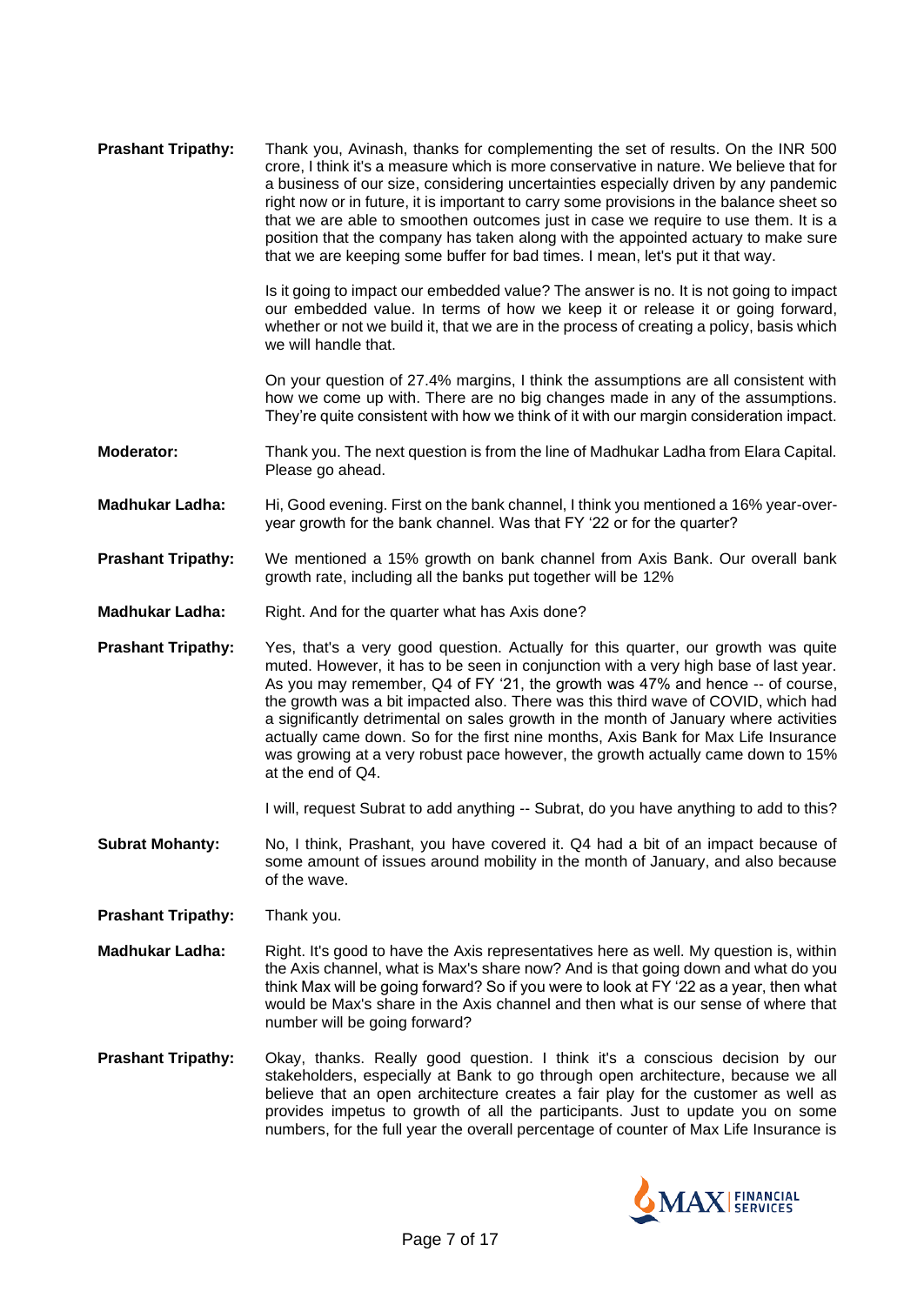75%. So we at the end of year 75%. On a run rate basis, we are close to about 70% and we are hopeful that we will be able to maintain that kind of counter share going forward.

- **Madhukar Ladha:** And what is Axis's sort of view on it, and because if your current run rate is 70%, what is resulting in this decline? Is it Axis's commitment to Bajaj or is it some sort of product differentiation, what would really make you retain or increase or decrease your share in that channel? I think that is pretty important to understand right now.
- **Prashant Tripathy:** Yes, thank you. Let me go first, and then if Subrat has any additional points, he we will make. one needs to zoom out really to think about it. The hypothesis is through open architecture, the pie will get expanded. And it's not as if the open architecture got started just now, the process of open architecture started a couple of years. And we have seen consistent growth of Max Life Insurance. So the objective is to grow the pie and we have seen the pie growth. If you look at the Axis Bank growth for last couple of years, not just for Max Life, but overall Axis Bank growth for last couple of years, it will be significantly more than the private bank growth rate. My estimate is a private bank growth rate on insurance will be 15% and the bank growth rates at Axis Bank will be somewhere around 35-37%, about 20 absolute percent point more, which is objective of the bank and it is quite well understood.

Hence, Axis Bank has a dual objective or the primary objective is to continue to grow the pie and within that Max Life Insurance being a dominant player will have growth coming through the overall pie. So that's the direction in which we are working. That's the overall understanding. As far as Max Life Insurance's counter share and growth is concerned, it is a complete alignment with the operating team as well as at shareholder levels, so we are going to work together to make sure that the growth trajectory of Max Life Insurance is intact, notwithstanding some of the base effect. I mean, what we saw last quarter was definitely a last year high base impact. Ignoring that I think we will be growing at a pace which is consistent with how we have grown in past.

- **Moderator:** Thank you. The next question is from the line of Preethi RS from UTI. Please go ahead.
- **Preethi RS:** Hi, good evening to Max team. So my question is on the operating leverage. So we have actually outgrown the industry in the last three to four years, but if you see on the cost ratios comparing to the top three peers in the private sector of, we have not seen benefits on the cost as the scale has grown. So could you help us understand what would be the drivers on this?
- **Amrit Singh:** I think the OPEX for GWP has improved from 14.2% to 13.5%. So we have got ourselves that benefit. Now, because the underlying denominator is gross written premium in this metric, scale is extremely important. So some of the competitors that you are comparing us with, the scale has to be adjusted for. And we are in an open architecture environment, we have to invest towards building distribution and distribution strength, and despite these OPEX ratios etc., for many years have been improving our margins and for now, last few years, we have demonstrated strong improvement in margins. These margins are all adjusted for this cost.

Going forward, I think on OPEX, we will continue investing for our distribution strength and distribution muscle, and hence you will see the pace of OPEX investment continue to remain strong given we are desirous of continue building distribution strengthen and our growth position.

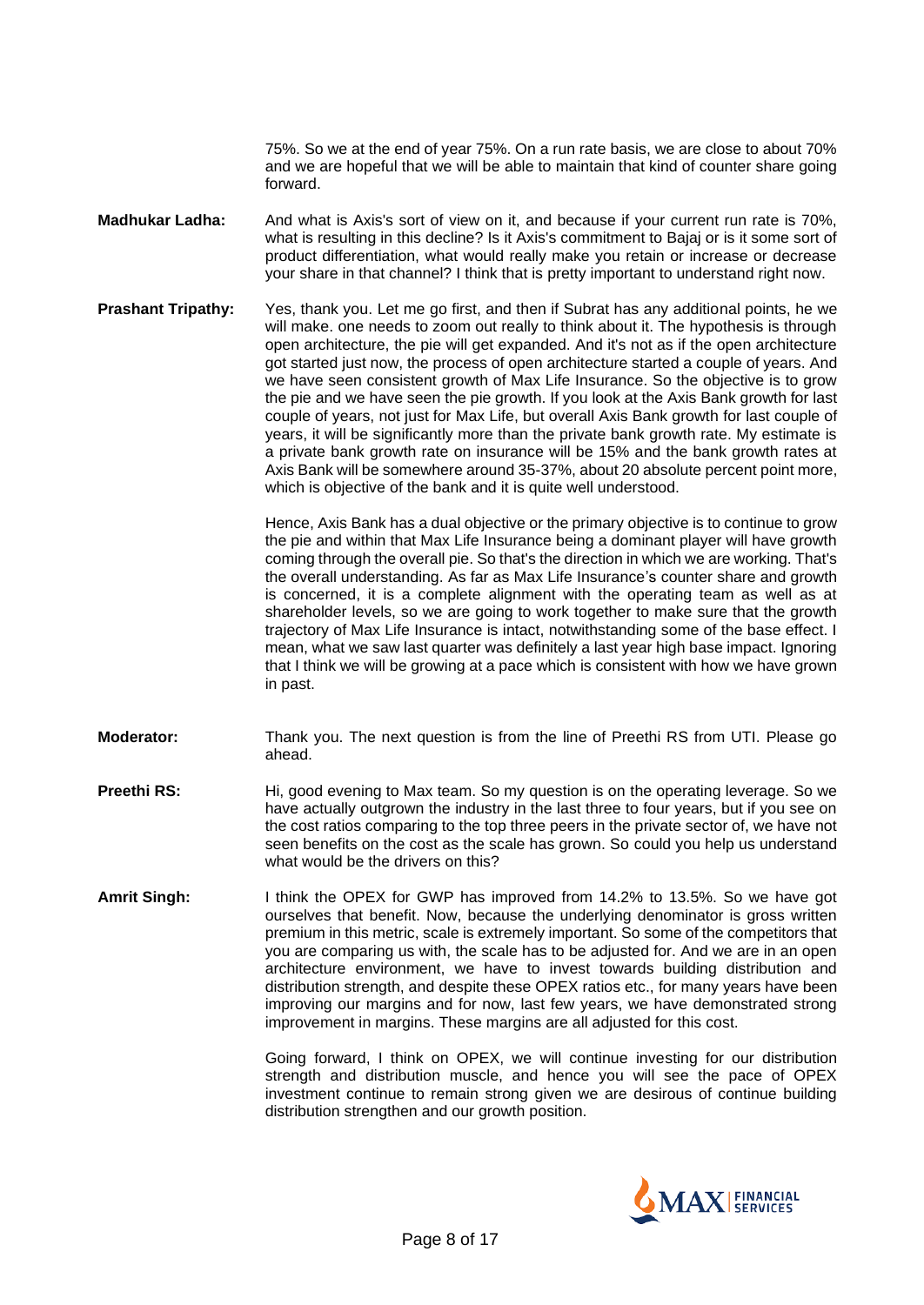- **Preethi RS:** Would there be any targets that you would anchor to be in terms of AUM or GWP?
- **Amrit Singh:** We don't anchor ourselves on an official GWP kind of a target. I think the VNB on a current cost basis is what we report out, and the margins are also reported out on a current cost basis. That's where we anchor ourselves, and improvement of some of those metrics are more important.
- **Moderator:** Thank you. The next question is from the line of Nidhesh Jain from Investec. Please go ahead.
- **Nidhesh Jain:** Yes. Thanks for the opportunity. Sir, firstly, this INR 500 crore number that we set aside for pandemic, there is no impact on EV out of this number, only in our statutory accounts and solvency, that has an impact. Is that right understanding?

**Prashant Tripathy:** That's correct, Nidhesh.

**Nidhesh Jain:** Sure. Second, can you give the break-up of operating variance. So I missed the number, how much is mortality strengthening and how much is COVID?

**Amrit Singh:** So the total negative operating variance, Nidhesh, was INR 277 crore, of which INR 108 crore is COVID-related, and rest of it primarily is mortality assumptions. There is a small lapse related variance which exists, largely been seen on ULIP portfolios, but bulk of it is assumption strengthening around protection business.

- **Nidhesh Jain:** Sure. Sir, one thing that we are grappling with is how to assess the underwriting on the protection side for companies, but there is something including Max Life given we are underwriting this 20-year product, and as an outsider, it becomes very difficult to assess how are individual companies underwriting and whether they are pricing the mortality risk adequately. So given that we have gone through a COVID-related impact, there has been lot of issues in the reinsurance industry as well, how do we assess our underwriting capabilities and how is experience we expect, what are the assumptions on the underwriting side as of now, and how should we think about that in future?
- **Prashant Tripathy:** Max Life is a conservative organization, and we continue to monitor claims experience, which is the outcome of underwriting decisions which have been taken. We are working on two counts. Count number one is, how do we improve the process of underwriting so that errors which are more manual in nature, decision related errors could be eliminated and that's the part of BAU a very tactical item. On a most strategic business, I think once the process issues were resolved or we are on top of the process, we true up the mortality outcomes in our assumptions to make sure that they're reflective of most current experiences. We believe that -- and, of course, actuarial team does that, we believe that our assumptions are trued up to the current experience, and we hope to improve it.

Now, the other maker checker that happens in the process is our reinsurance partners. Every year, reinsurance renewal or reinsurance conversations come up where we have to go and share the outcomes of underwriting process basis which the rates are portrayed. So that's another maker checker process that is already in place.

**Nidhesh Jain:** Sure. And so our VNB margins have expanded quite well on a Y-o-Y basis, despite our product mix have remained quite stable. So what explains VNB margin expansion?

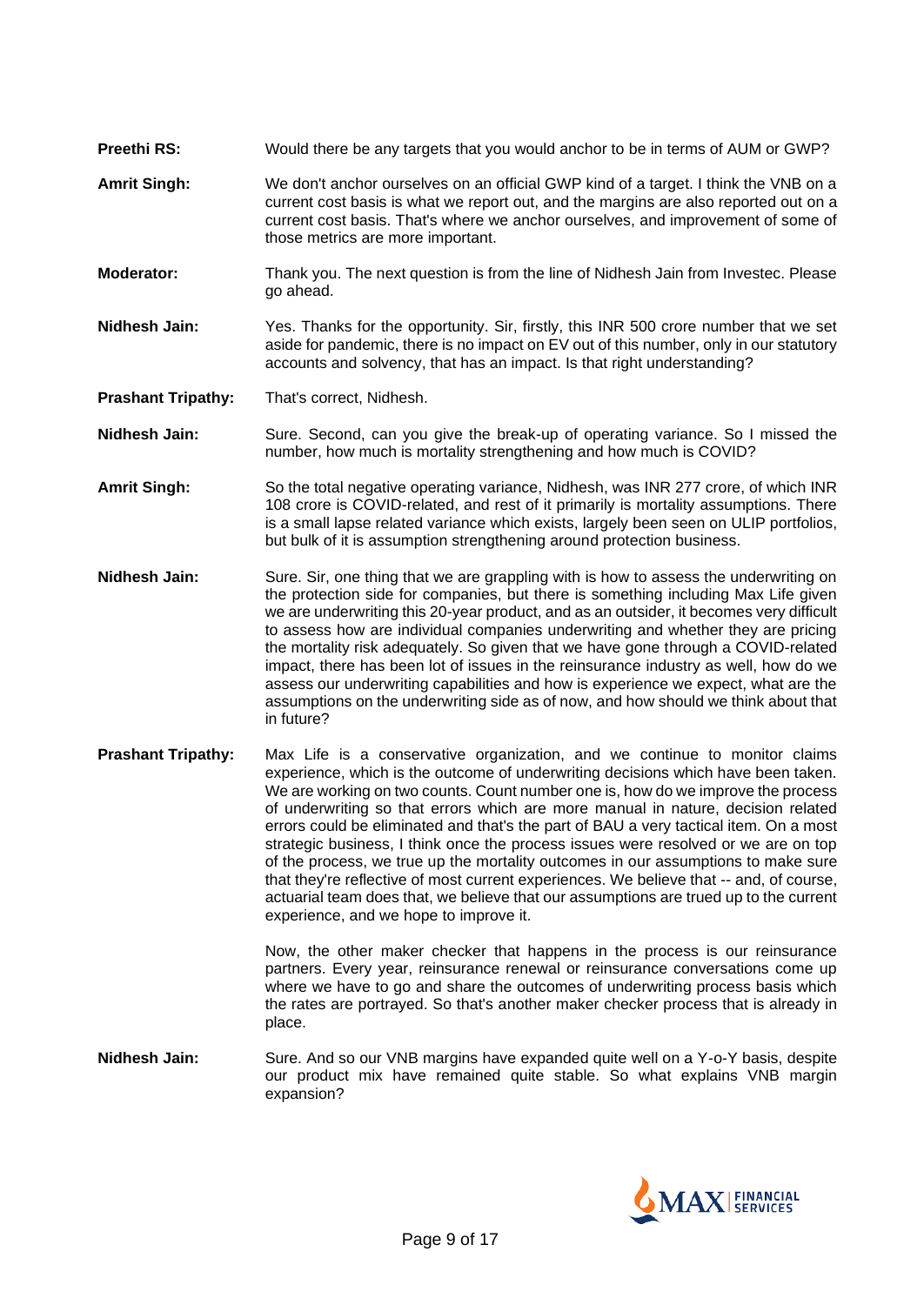| <b>Amrit Singh:</b>       | So, Nidhesh, I had mentioned in my opening remarks, the products we sell remains<br>stable. However, the underlying product and their margins, whether it is on the<br>participating design, the new product that we've introduced, whether it is on non-<br>participating saving design, the new product that we've introduced, which also saw<br>the full-year of those products run through, they were fundamentally most superior<br>margin profile. And even on Protection business, we have been able to, despite the<br>reinsurance changes and repricing right now, hold on and further improve the margin<br>profile. And then, as scale builds up, as you can see overall premiums are up 16%<br>and the OPEX is only up 11.7%, there is some scale advantages as we get in the<br>process. |
|---------------------------|-------------------------------------------------------------------------------------------------------------------------------------------------------------------------------------------------------------------------------------------------------------------------------------------------------------------------------------------------------------------------------------------------------------------------------------------------------------------------------------------------------------------------------------------------------------------------------------------------------------------------------------------------------------------------------------------------------------------------------------------------------------------------------------------------------|
| Nidhesh Jain:             | Sure, sir. And lastly on the protection, we have seen good growth in the group<br>protection. So is it driven by credit life or it is driven by a group term, the growth that<br>we have seen in this year y-o-y?                                                                                                                                                                                                                                                                                                                                                                                                                                                                                                                                                                                     |
| <b>Amrit Singh:</b>       | So it's driven by both, actually                                                                                                                                                                                                                                                                                                                                                                                                                                                                                                                                                                                                                                                                                                                                                                      |
| <b>Prashant Tripathy:</b> | Yes, credit life growth has been quite robust actually this year. We have seen close<br>to about 55%                                                                                                                                                                                                                                                                                                                                                                                                                                                                                                                                                                                                                                                                                                  |
| Nidhesh Jain:             | Sure, sir. Because I think there we still have low market share versus our listed peers.<br>And since Axis Bank as our strategic partner, over a period of time should we expect<br>pretty strong growth in that segment over a period of time?                                                                                                                                                                                                                                                                                                                                                                                                                                                                                                                                                       |
| <b>Prashant Tripathy:</b> | Yes, you should expect continued growth from Axis Bank and our bank partners. We<br>are quite selective about the kind of business that we want to grow. We are focused<br>on margin and we are focused on ensuring that we take risk, which is as per our risk<br>appetite. So, like I always maintained, this is not going to be a big VNB driver, so this<br>is not going to become a very large part of our VNB, but you should expect continued<br>robust growth in this portfolio.                                                                                                                                                                                                                                                                                                              |
| <b>Amrit Singh:</b>       | And for numbers, 55% was a Group Credit Life growth and Group Term Life has<br>grown 47%. So to comment on growth continuing is largely in the Credit Life side.<br>On Group Term Life, I would say some moderation will happen because this was a<br>year of pricing for pandemic etc., and as we are now entering the endemic stages<br>and the severity of pandemic has come down, the Group Term Life business will<br>start seeing itself some moderation actually happening.                                                                                                                                                                                                                                                                                                                    |
| Nidhesh Jain:             | Sure sir. And sir, lastly, what is the status of the transactions with Mitsui Sumitomo,<br>remaining stake buyout from Axis Bank?                                                                                                                                                                                                                                                                                                                                                                                                                                                                                                                                                                                                                                                                     |
| <b>Prashant Tripathy:</b> | Okay, you mean our application?                                                                                                                                                                                                                                                                                                                                                                                                                                                                                                                                                                                                                                                                                                                                                                       |
| Nidhesh Jain:             | Yes, I think there are two steps pending. One is the additional 7% stake Axis Bank<br>will buy – and stake buy out from Mitsui Sumitomo and then selling to Axis Bank.<br>These two steps are still pending, right?                                                                                                                                                                                                                                                                                                                                                                                                                                                                                                                                                                                   |
| <b>Prashant Tripathy:</b> | Correct. The first step, which is the Mitsui Sumitomo buyback is under application.<br>As you know, we were waiting for some of the placements at our regulator's office<br>that Mr. Chairman in onboard and I'm sure with his arrival, there will be a faster<br>process. We are constantly working with our regulators to have that done. Hopefully,<br>over next few weeks we expect that. Once that is done, then the second step of Axis<br>increasing stake will be processed.                                                                                                                                                                                                                                                                                                                  |
| Moderator:                | Thank you. The next question is from the line of Sanketh Godha from Spark Capital.<br>Please go ahead.                                                                                                                                                                                                                                                                                                                                                                                                                                                                                                                                                                                                                                                                                                |

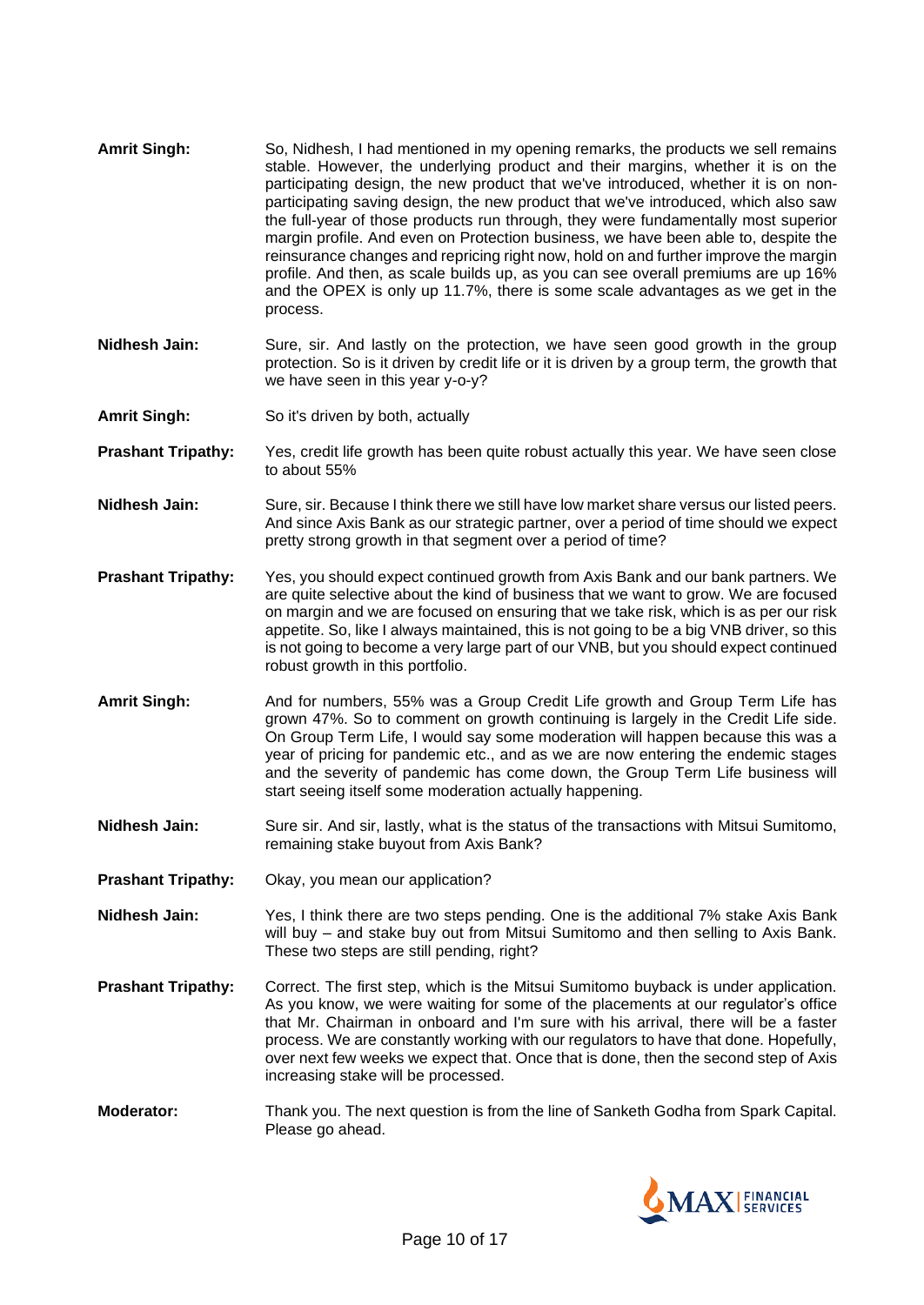- **Sanketh Godha:** Thanks for the opportunity. My question is again on the margin. So if I do a back of the envelope calculation for the fourth quarter, it seems that the GTL business has almost grew 3x compared to what it was in previous quarter of 4Q. So is this margin expansion is largely led because we did a little more GTL in the current quarter and there is a lumpiness to the business. So that margin what we have reported, can we expect it to sustain if this particular product slows down? That's the point which I wanted to check, though you have said that the underlying designs of the respective products, whether it is PAR or non-PAR has changed and that has contributed to the margin, but just wanted to understand that from nine months to FY'22, the delta seems to be largely driven by GTL business. So trying to understand whether this sustainability is going to remain or not?
- **Amrit Singh:** I think, Sanketh, actually for Q4 GCL has largely remained flat the GTL business, group term life business has grown
- **Sanketh Godha:** Yes, I mean to say GTL only, group term life business which seems to have...
- **Prashant Tripathy:** Sanketh, GTL business is not a part of margin computation for Max Life Insurance. It is a very tactical play, and it just flows through to the P&L. So we don't count that, these big reasons of margin expansions are exactly what Amrit described a while ago.
- **Sanketh Godha:** Okay. But the understanding was that the newer designed products were also part of nine months FY '22 numbers because that full benefit was almost available for nine months FY '22, but still there is a decent delta in the margin expansion from nine months to FY '22. So just wondering what exactly led to it, because even if I see individual protection, on quarter-on-quarter basis, it has declined rather than growing in that sense.
- **Amrit Singh:** So I'll say two things. Firstly, anyways, because our competition of VNB is on actual opex basis and as you are aware Q4 typically has...a leverage advantage which anyways comes. The second is the participating designs were actually introduced didn't really flow through the entire nine months, they kind of came somewhere around November, December, and hence that benefit also accrued. And lastly, you're asking only a sequential quarter question, so these two are the reason. If you see as compared to last year quarter, you will recall that we had made an INR 88 crore provision in the VNB, then for a one-time COVID impact, which actually doesn't exist this time.
- **Prashant Tripathy:** So if we were to really count that INR 88 crore last year also, Sanketh, our margin would be closer to 29%. So, margin has expanded further from that number to a little bit more. And as a result of that, the overall average for the year has improved to 27.4%.
- **Sanketh Godha:** Got it, got it. And just this INR 277 crore of operating variance number, you said that INR 108 crore is COVID loss, and some mortality tightening, and maybe I'm assuming there is no significant positive delta coming from the OPEX variance. So then if some part of mortality assumption is getting reflected in the EV, but when VNB walk is mentioned, I don't see any walk with respect to mortality, as it was in the fourth quarter of FY '21, I don't see anything of that kind in the EV walk. So it's only a one-time adjustment you did for the retrospective book on the EV, not to the incremental business what you have written?
- **Amrit Singh:** So VNB, you will recall assumption tightening done at the start of the year itself, in line with how the reinsurance rates were, and then consequently the consumer

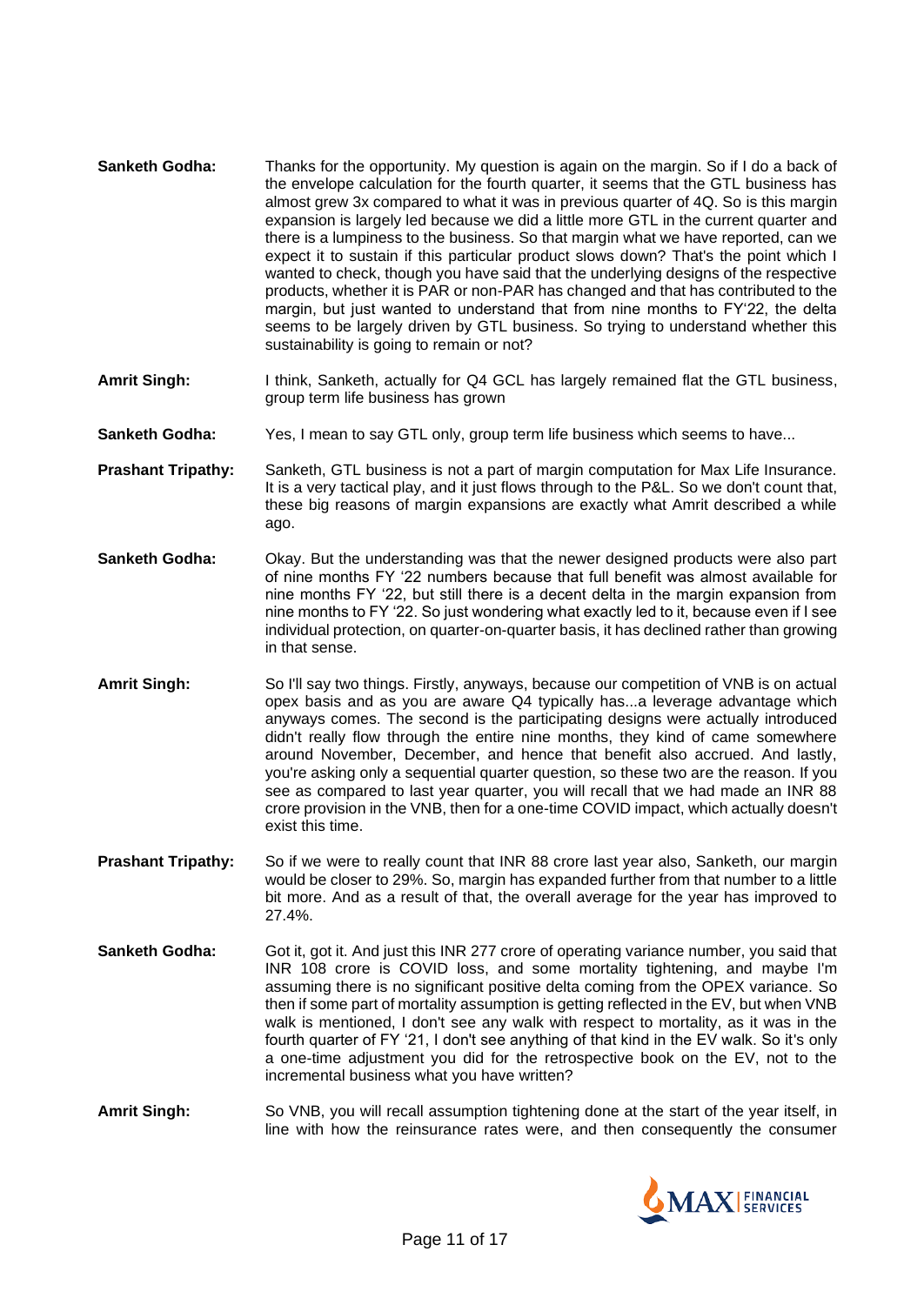pricing etc., were also done. Now for EV, this is impact of only the back book at the year, or whatever is the book which is written.

- **Sanketh Godha:** Got it, got it. And finally, the final question is, you said that Axis Bank grew by 15% on full-year basis, right, if I'm not wrong?
- **Prashant Tripathy:** Our business from Axis Bank grew by 15%.
- **Sanketh Godha:** For the full year FY '22, right?
- **Prashant Tripathy:** That's correct.
- **Sanketh Godha:** And, which means that other banks probably would have declined by 12%, 13%, right?

**Prashant Tripathy:** Yes. That's correct.

- **Moderator:** Thank you. The next question is from the line of Prateek Poddar from Nippon India Mutual Fund. Please go ahead.
- **Prateek Poddar:** Yes. Sir, can you just talk a bit about case size. The ticket size has gone up substantially. If you can. That's question number one. Second is, also, how should I think about VNB margin going forward given that the product mix lever looks like getting exhausted and we have almost had a balanced product mix. How should we think about VNB margins? And lastly on APE growth, if you can comment on the medium-term, how should we think about that?
- **Prashant Tripathy:** So we are going to go after growth very aggressively. Firstly, answering your question on VNB margin, like I have always maintained our outlook, it has to be in the range of 25-26% while we have achieved 27.4%. The outlook is more around 25- 26% that's what we have target internally.

For medium-term growth, definitely targeting a number closer to 20%, that's the plan that we are working towards as a part of our business plan. So those are numbers that we are working on. I'm going to just request Amrit to give answer on ticket size.

- **Amrit Singh:** So ticket size, one reason for increase in ticket size on a blended basis is also the reduction of protection business on number of policies. So this year as we mentioned that the protection business has de-grown 12% on value, and similarly, a de-growth has been experienced in a number of policies, and protection business is low case size. So that weighted average impact is one that we're seeing.
- **Prateek Poddar:** But, Amrit which is the break-up, right? You have given the break-up also. I can see ULIP doing substantially, from 145,000 to 168,000. Even on the PAR side, we have 60 going to 81, anything to read into this?
- **Amrit Singh:** 10%, 15% kind of increases on case sizes keep happening depending on the segment that we are chasing. I mean I won't say that those are out of the ordinary. The other thing that also happens is that there is shopping on non-PAR saving move into ULIP etc. So some fact does help.
- **Prateek Poddar:** And when we say, we're targeting growth of closer to 20%, sorry, how should I think about ticket sizes and NOP?

**Prashant Tripathy:** In terms of our growth rate?

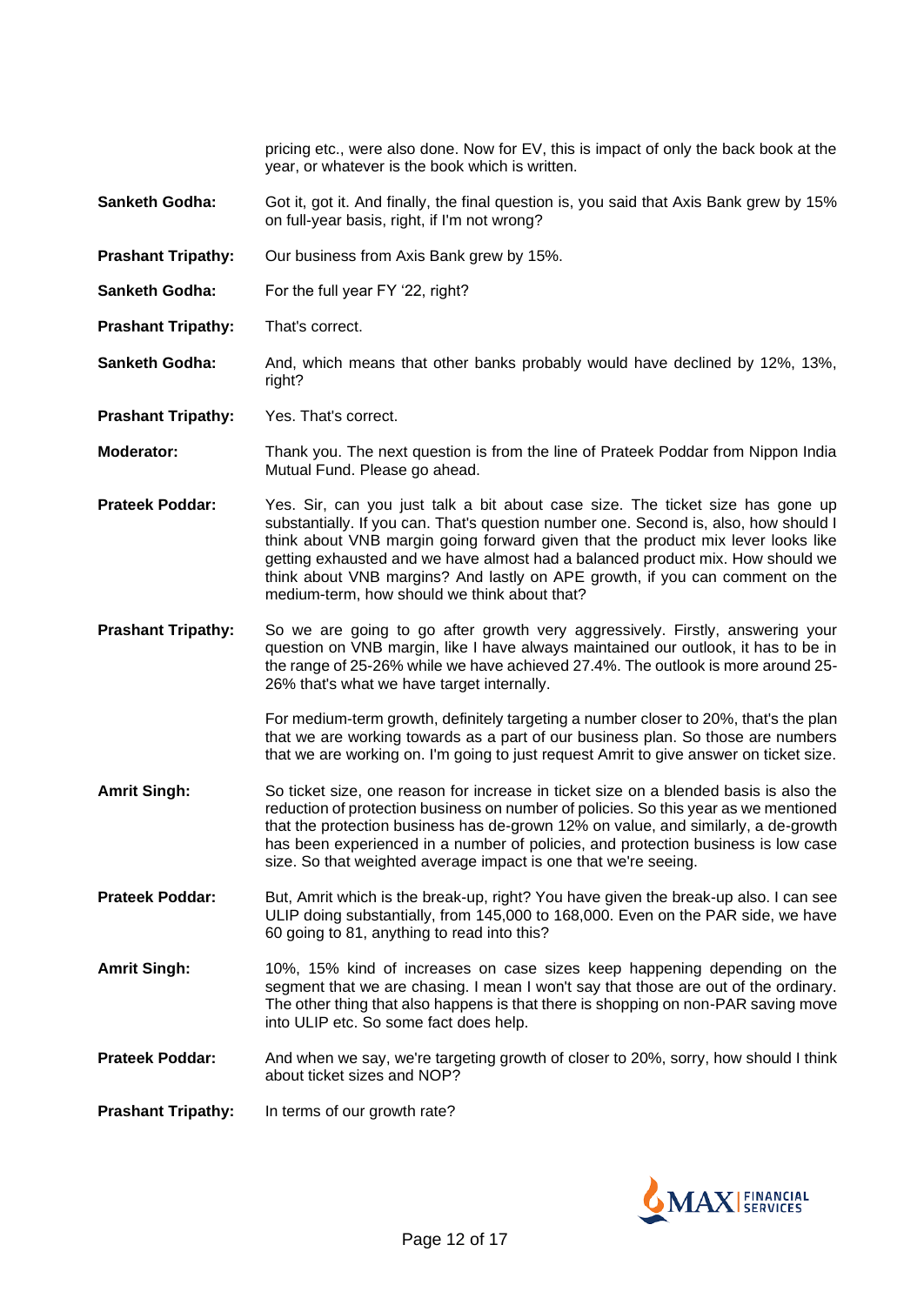- **Prateek Poddar:** Yes, I mean in the sense, will it be more ticket size led or it will be an equal balance or a higher number of policies?
- **Prashant Tripathy:** You should think about a fair mix of both, maybe more tilted towards number of policies as against the ticket size.
- **Moderator:** Thank you. The next question is from the line of Neeraj Toshniwal from UBS. Please go ahead.
- **Neeraj Toshniwal:** Hi, my question is more specifically towards Axis. The wallet share which has gone down, so wanted to understand what is the strategy behind, and will 70% kind of sustain, with now LIC probably also in open architecture model, Axis has, how are we reading into it? And what this 18% five-year CAGR will now come down to 15% kind of CAGR, more with the recent trend we have seen in FY '22 or how should one think about it?
- **Prashant Tripathy:** So, as you know and Subrat could supplement further, bank is on an overdrive on growth. The rate of customer acquisition, the rate of growth in the core business is unprecedented and we believe that the subsequent or consequential impact on insurance business is going to be very robust. That's number one.

The decision for open architecture and the rationale etc., I just described in the earlier question, but we believe that Axis Bank will continue to register very, very strong growth. We have worked with the bank for 12-15 years. This bank is very strong in terms of the ability to do 20% plus kind of growth rate year-on-year for a continued period.

So, notwithstanding this blip of what you call as open architecture, which I call more as very strong base effect settlement, we remain quite optimistic, and I'd say, along with Subrat who, of course, sits in Board and is our shareholder, that we are very optimistic to be able to register growth at Max Life Insurance on Axis Bank counter. Of course, there are plans to be deployed, collectively work together with operating team of Axis Bank and Max Life Insurance. And we are hoping that as we put our execution plans in action, it will start to churn numbers as 18% or better.

- **Neeraj Toshniwal:** But coming to that, will the growth rationalize more towards the first nine months, as we saw dipping and then gradually going down and significant de-growth in the Q4. So the nine months have a higher wallet share of Axis, so the growth upwards of 20% for this year, looks difficult to me. Obviously, in the medium term, maybe getting aggressive on the proprietary channel with the other channel partners, we are looking to kind of grow. So I'm just trying to figure out kind of growth which the rationale how in this environment, you are kind of looking at -- with the Axis kind of moderating in de-growth. So just -- maybe in the medium-term, obviously, we can achieve, there is no doubt, but more from the FY '23 perspective?
- **Prashant Tripathy:** I mean, of course, you could say so. We believe that the impact of open architecture will settle as we go along, somewhere during the year, perhaps mid-year or before that. And after that, the overall growth is going to be seen at Max Life Insurance level quite robustly, number one. Number two, we are internally working on plans to make sure that our overall counter share remains robust or grows. So as a result of both, I am very optimistic that we will be able to register the growth. Of course, these are the plans, and one works through the plans. We are trying to be very aggressive about our growth and that's why I said, some of the margin upside you will find to be used as an investment to make sure that we continue to grow.

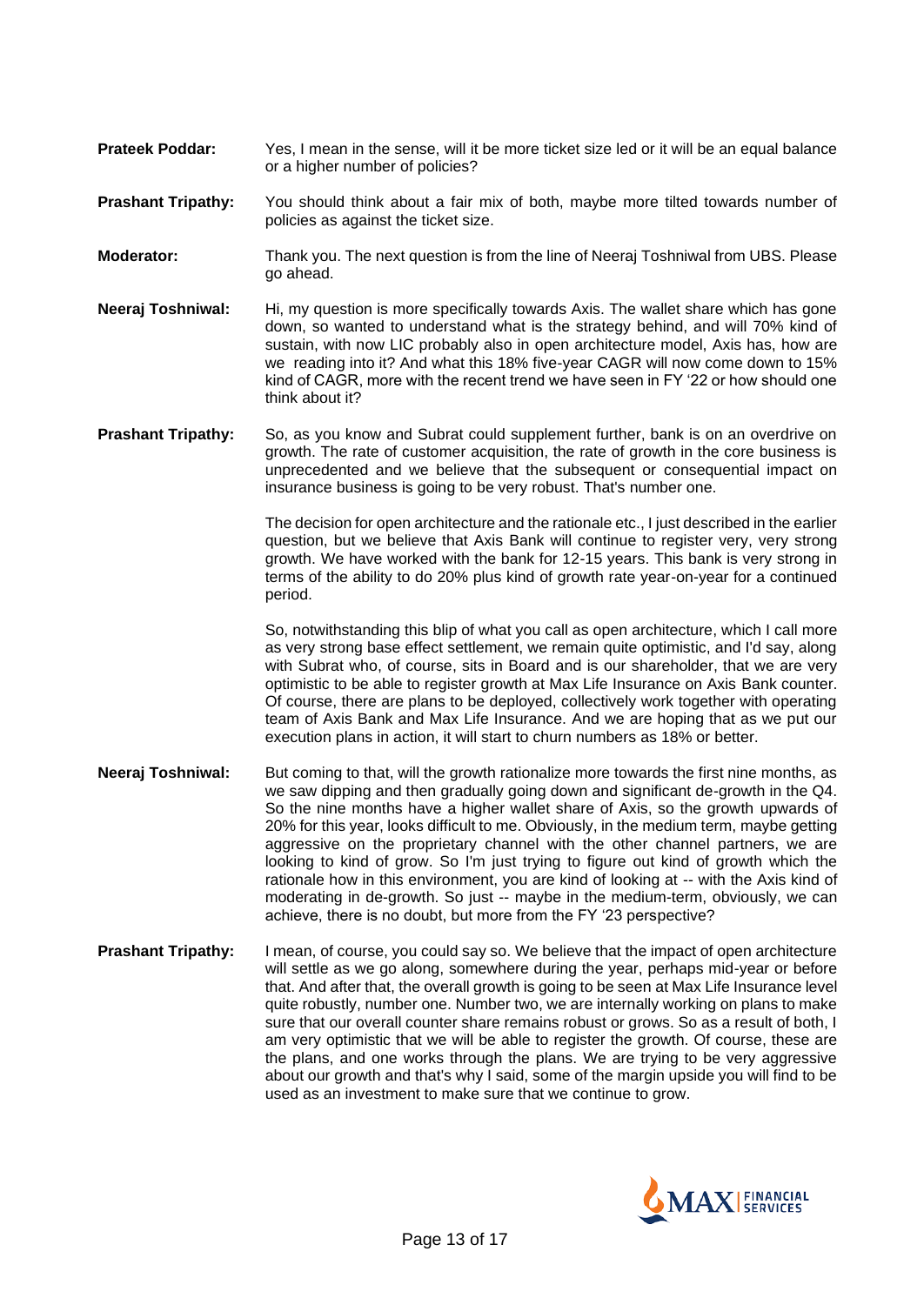At the same time, we are making good investments in our proprietary channel. As you know, there is a big project that we've undertaken within our agency area to act on several elements of variabilizing the agency, faster recruitment, growing the top agent count, etc., and we are very hopeful that that part of the business will also start to see growth.

So as a result of this A, aggressive posture; B, commitment to the solution build-up; C, special focus on agency; and D, open architecture now settling at wherever it is, we are quite hopeful that the trends will reverse and we'll start to see growth.

**Neeraj Toshniwal:** Got it. And coming to protection, in the earlier commentary you mentioned that we have seen some bit of underwriting relaxation happening. So more color will be helpful, how we can get the growth trajectory back as industry and obviously for Max, what are our plans in terms of the growth, both retail and credit protect? Are we now seriously looking into this category? And where the growth can happen in multiples or the current run rate, we can maintain?

- **Prashant Tripathy:** Yes. If you look at our individual protection as a percentage of total. I think we will be one of the top players amongst top life insurance companies. And we have a significant share of counter at digital platforms where we have done reasonably well. Going forward, as I have been repeating, protection, health and well-being as a category is extremely important to us, and it is a part of Max Life Insurance's longterm growth strategy. So needless to say, our focus is going to come back. Of course, some of the underwriting flexibilities are coming back in terms of total sum assured or the means through which we will do. And as a result of this, quarter 4 did see marginal growth. We are very hopeful that as we traverse through the year, quarteron-quarter, the growth on Protection will come back. Our internal plans are significantly more than the current year.
- **Moderator:** Thank you. The next question is from the line of Nitin Agarwal from Motilal Oswal Securities. Please go ahead.
- **Nitin Agarwal:** Yes, good evening, and congratulations on the results. Few questions, like, firstly, with interest rates moving up and now banks likely increasing deposit rate, how do you see the growth in the non-PAR business and margins going ahead and with yield curve flattening out, how do you see the growth in the margin dynamics?
- **Amrit Singh:** Hi. Thanks for the question. With interest rates going up, you would have seen on the sensitivity, if we don't do anything, it kind of leads a margin expansion, but obviously to make a product to stay competitive, we will have to keep changing the IRRs with the product as well. So, we will respond to some of those interest rates hike. We will also improve the IRRs of our non-PAR design so as to continue for them to kind of remain attractive as compared to some of the deposit rates. And there is advantage of tax that anyway the consumer gets on a non-PAR rate. So on tax adjusted basis, the rate continues to remain up.

So what that consequently means is that you know I don't necessarily capture the margin expansion. I will remain largely margin neutral. The proposition of guarantee is an evergreen proposition. In a portfolio from a strategy perspective, from a consumer segment perspective, there is always an appeal for a long-term guarantee, which only our category is able to provide. And that advantage and that ability to find the customers' needs, I think it's fairly robust. It doesn't really matter what the environment around interest rates look like.

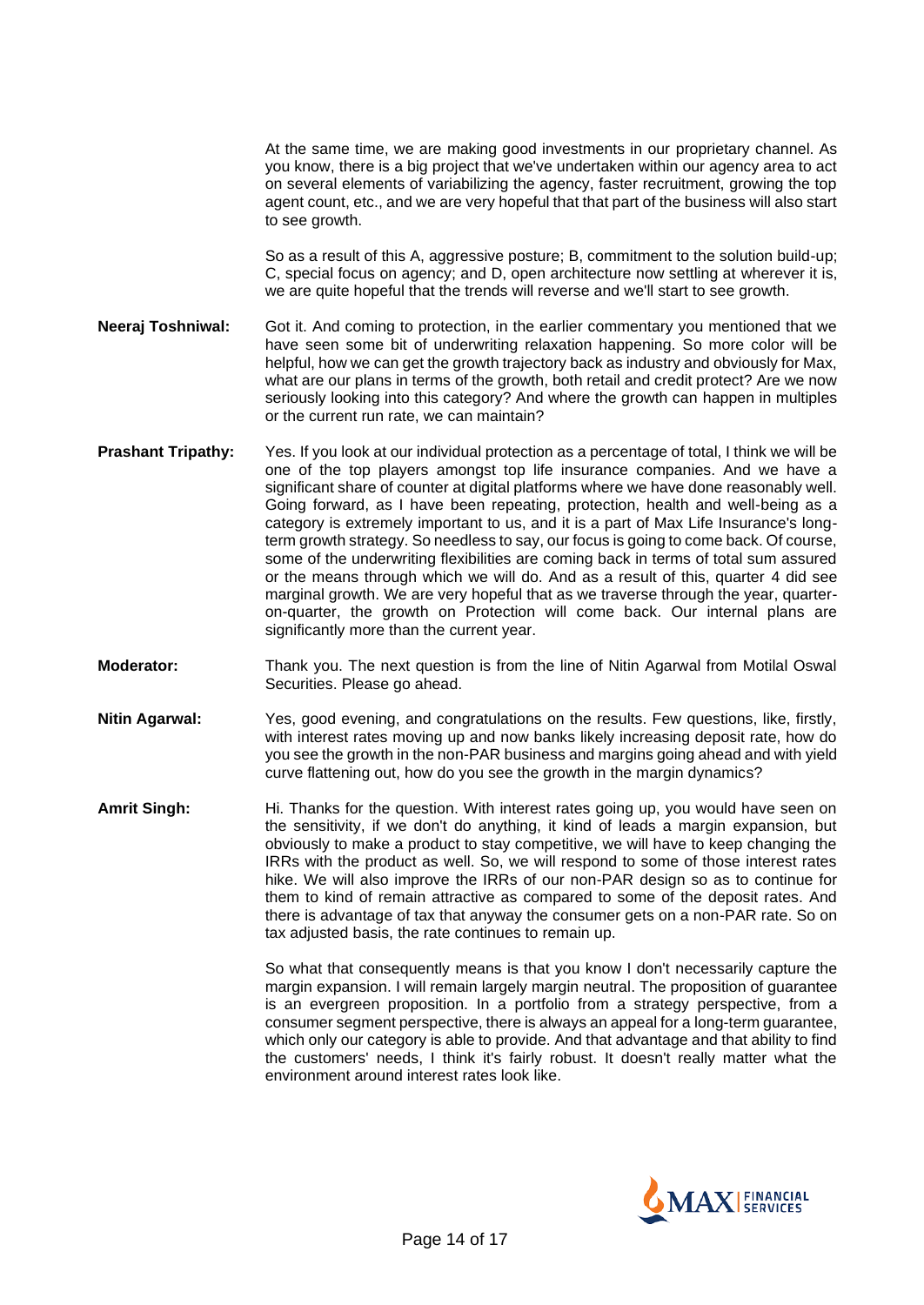- **Nitin Agarwal:** Okay, sure. And in context for Banca sales, with Axis, this product is seeing like a market share loss. Is there any specific product wherein growth has moderated, ULIP, PAR or anything specific that you can mention?
- **Amrit Singh:** It's very secular. From a product perspective, we compete across all product categories. Our product propositions are very superior. It's a secular thing. It's nothing to do with a specific segment that we would have lost the market share relative to competition.
- **Nitin Agarwal:** Okay. And lastly, if you can also share details on the reason behind the positive nonoperating variance. Small number, of INR 64 crore that we have reported, because the EV sensitivity to the rising rate is slightly negative. So what has driven this?
- **Amrit Singh:** So there are two things. Obviously, EV sensitivity is negative because of the increase in interest curves, the EV moves in a reverse direction. But we also have watched for certain realized gains during the year. And also, the unwind because unwind captures the management expectation of interest rates. Anything which is over that unwind, actually comes into non-operating variance. That has been positive with respect to the interest that has been risen. That's the reason, largely, for this positive variance to come.
- **Moderator:** Thank you. The next question is from the line of Abhishek Saraf from Jefferies. Please go ahead.
- **Abhishek Saraf:** Yes, hi, thanks for the opportunity. So just two questions. One, basically on our Credit Life stance. So, if I recollect right, so we used to have more of a tactical approach towards Credit Life, but now going by the commentary, it appears that we see it as a much more structural opportunity, and if we guide for very high growth, so just if you can share some thoughts around that?

And secondly, on the COVID reserve, few of our large private sector peers have actually seen COVID reserve releases. And we have kind of raised it to around INR 500 crore similar to what it was last year. And if I take the COVID impact in EV walk of INR 108 crore, so total impact was around INR 608 crore in a year where we had two waves. So while it is good to have a conservative stance, just wanted to understand, where we are a bit different from other players who have seen COVID reserve release? So these two questions will be very helpful.

**Prashant Tripathy:** Yes, on the first one, our stance on GCL remains tactical. However, with our partners, we do have business and we'll continue to work with them. So really like I mentioned to you, we are not going to build GCL to be a very significant part of our VNB. Our VNB is going to remain mostly retail related, question one.

> I don't think you should call it COVID reserve. You should call it pandemic reserve or catastrophic reserve. Being a conservative organization, if you want to have some bit of reserve built for unforeseen circumstances, unforeseen events, etc., which we will continue to hold for as long, because these are events that happen in decades.

**Amrit Singh:** Yes, and I will just add on to this. The COVID severity and the mortality has declined quite sharply and we are not seeing any variances with respect to COVID deaths coming in for many months now. So this should not be seen as something that has been created for COVID. This is actually pandemic for the future. It just the side of the balance sheet, certain reserves around catastrophic and pandemic should be maintained. And we wanted to ensure that we can return to that mean position as we entered the COVID two years back when we experienced the pandemic.

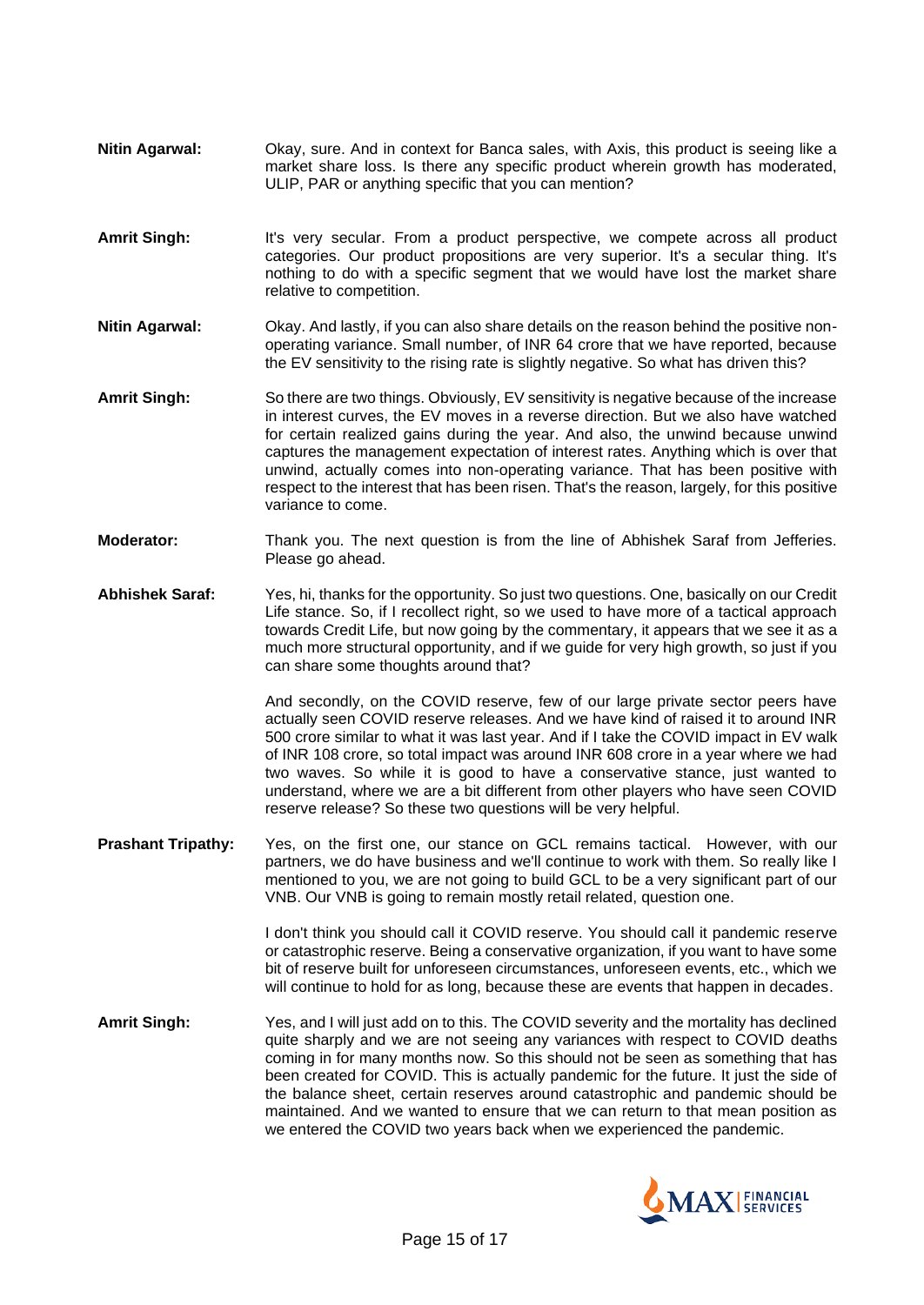- Abhishek Saraf: Sure. That's quite helpful. If you can just help me with one number, what was the share of Axis in this quarter in the overall APE?
- **Prashant Tripathy** I don't have that handy with me.
- **Amrit Singh:** Abhishek, I'll have it sent to you.
- **Moderator:** Thank you. The next question is from the line of Nidhesh Jain from Investec. Please go ahead.
- **Nidhesh Jain:** So just one data keeping question, what is the back book surplus adjusted for COVID, impact for FY22?
- **Amrit Singh:** Back book surplus, you are asking for it after the adjustment?
- **Nidhesh Jain:** Yes, because back book is flattish or declined in FY '22
- **Amrit Singh:** After adjusting for the one of the back book has grown by 14%. I don't have a specific number handy, but the back book has grown actually 14%, adjusting for this.
- **Nidhesh Jain:** Yes, back book surplus. So, last year was INR 1,242 crore. That is up 14% this year.
- **Amrit Singh:** Yes.
- **Moderator:** Thank you. The next question is from the line of Abhishek Saraf from Jefferies. Please go ahead.
- **Abhishek Saraf:** Thanks for taking my question, again. So I just missed asking one more thing. So if I heard it right, sir, you mentioned to an earlier question, the VNB margin guidance of around 25% to 26%, is that right that I heard? given that we have seen 27.4% this year.
- **Prashant Tripathy:** I mean, really my guidance, if you ask me, will be more in 25-26% because we do want to make the investment towards growth, and that will come at the cost of some bit of margin sacrifice. Also, market and competitive forces will continue to resist significant growth in margin while there'll be all attempts to maintain the margin, but for your analysis purposes, I will say -- peg you more between 25% and 26%.
- **Moderator:** Thank you. The next question is from the line of Avinash Singh from Emkay Global. Please go ahead.
- **Avinash Singh:** One question, whenever this happens, your buying of 5% stake, 5.2% stake from Mitsui, and then giving Axis Group, 7% stake broadly, so what will be the sort of accounting impact of that transaction? Because I guess you will be buying from Mitsui, it's around 85 per share of Max Life, and in the previous tranche, you have given to Axis around INR 32, INR 33. So what will be the accounting treatment of this transaction when it happens?
- **Amrit Singh:** I guess you're asking from MFSL perspective on this, right?

**Avinash Singh:** Yes.

**Amrit Singh:** I will respond to you separately on that, with respect to the accounting details of that.